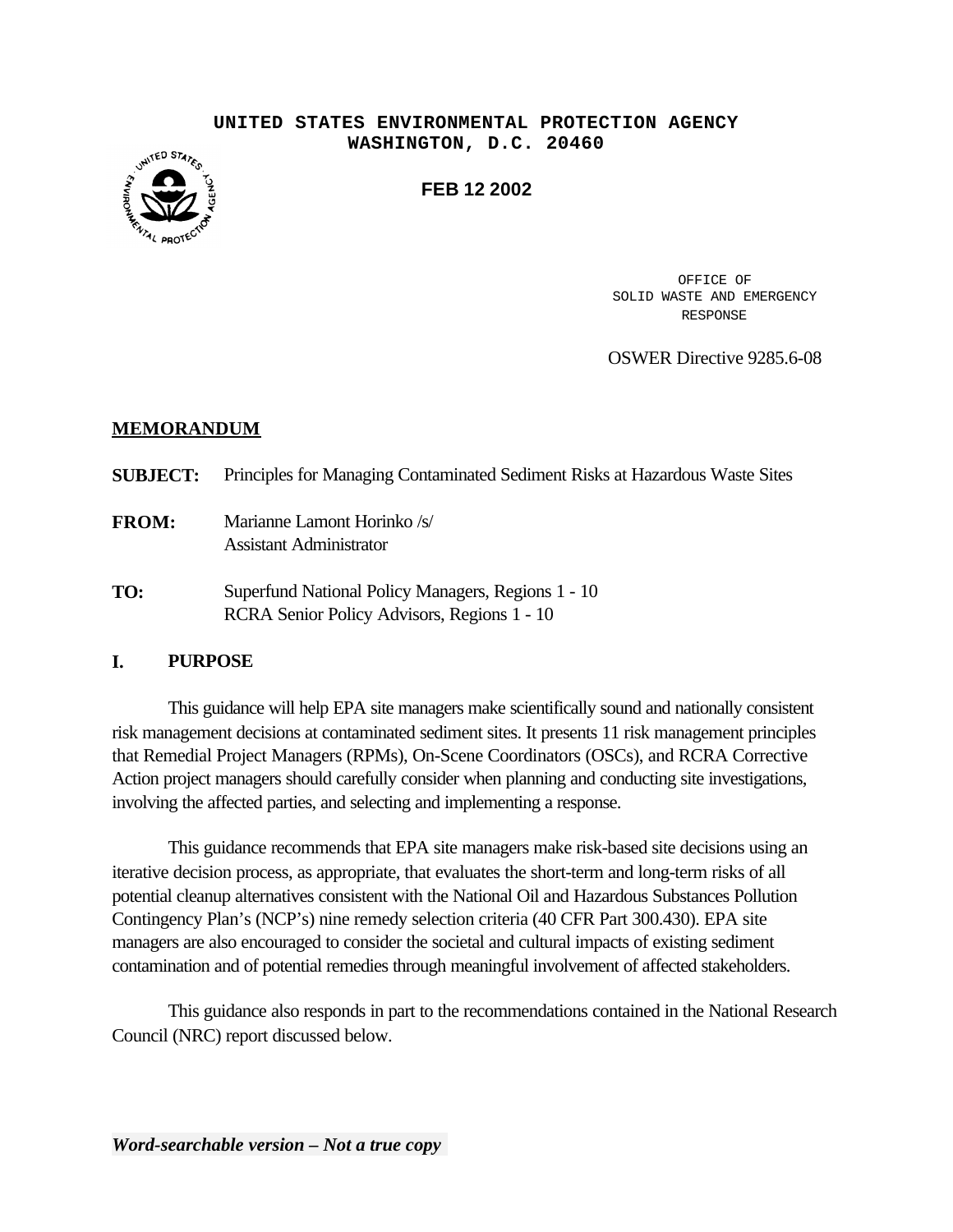# **II. BACKGROUND**

On March 26, 2001, the NRC published a report entitled *A Risk Management Strategy for PCB-Contaminated Sediments*. Although the NRC report focuses primarily on assessment and remediation of PCB-contaminated sediments, much of the information in that report is applicable to other contaminants. Site managers are encouraged to read the NRC report, which may be found at [http://www.nrc.edu.](http://www.nrc.edu)

In addition to developing these principles, OSWER, in coordination with other EPA offices (Office of Research and Development, Office of Water, and others) and other federal agencies (Department of Defense/U.S. Army Corps of Engineers, Department of Commerce/National Oceanic and Atmospheric Administration, Department of the Interior/U.S. Fish and Wildlife Service, and others is developing a separate guidance, *Contaminated Sediment Remediation Guidance for Hazardous Waste Sites* (Sediment Guidance). The Sediment Guidance will provide more detailed technical guidance on the process that Superfund and RCRA project managers should use to evaluate cleanup alternatives at contaminated sediment sites.

While this directive applies to all contaminants at sediment sites addressed under CERCLA or RCRA, its implementation at particular sites should be tailored to the size and complexity of the site, to the magnitude of site risks, and to the type of action contemplated. These principles can be applied within the framework of EPA's existing statutory and regulatory requirements.

# **III. RISK MANAGEMENT PRINCIPLES**

## **1. Control Sources Early.**

As early in the process as possible, site managers should try to identify all direct and indirect continuing sources of significant contamination to the sediments under investigation. These sources might include discharges from industries or sewage treatment plants, spills, precipitation runoff, erosion of contaminated soil from stream banks or adjacent land, contaminated groundwater and non-aqueous phase liquid contributions, discharges from storm water and combined sewer outfalls, upstream contributions, and air deposition.

Next, site managers should assess which continuing sources can be controlled and by what mechanisms. It may be helpful to prioritize sources according to their relative contributions to site risks. In the identification and assessment process, site managers should solicit assistance from those with relevant information, including regional Water, Air, and PCB Programs (where applicable); state agencies (especially those responsible for setting Total Maximum Daily Loads (TMDLs) and those that issue National Pollutant Discharge Elimination System (NPDES) permits); and all Natural Resource Trustees. Local agencies and stakeholders may also be of assistance in assessing which sources can be controlled.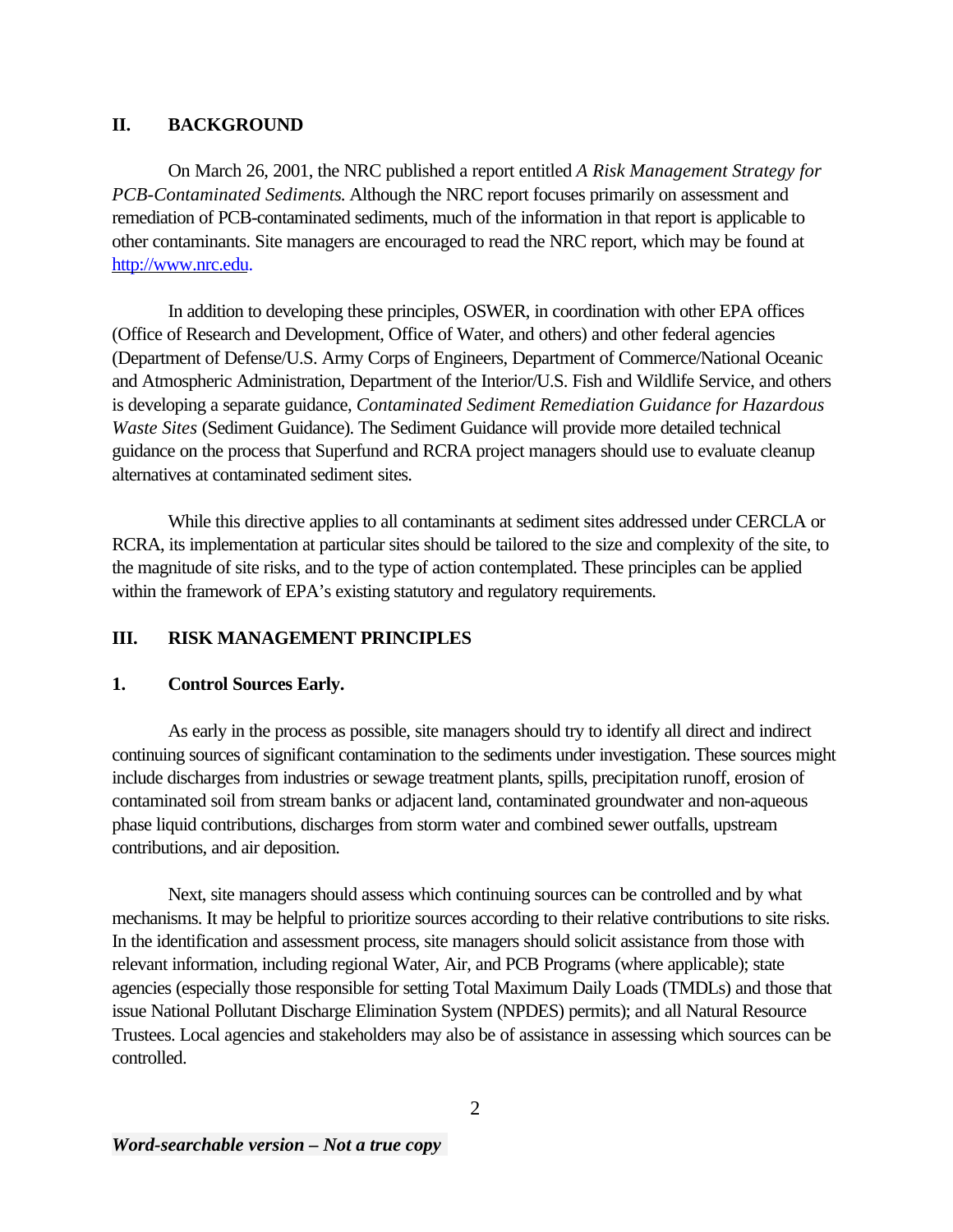Site managers should evaluate the potential for future recontamination of sediments when selecting a response action. If a site includes a source that could result in significant recontamination, source control measures will likely be necessary as part of that response action. However, where EPA believes that the source can be controlled, or where sediment remediation will have benefits to human health and/or the environment after considering the risks caused by the ongoing source, it may be appropriate for the Agency to select a response action for the sediments prior to completing all source control actions. This is consistent with principle #5 below, which indicates that it may be necessary to take phased or interim actions (e.g., removal of a hot spot that is highly susceptible to downstream movement or dispersion of contaminants) to prevent or address environmental impacts or to control human exposures, even if source control actions have not been undertaken or completed.

#### **2. Involve the Community Early and Often.**

Contaminated sediment sites often involve difficult technical and social issues. As such, it is especially important that a project manager ensure early and meaningful community involvement by providing community members with the technical information needed for their informed participation. Meaningful community involvement is a critical component of the site characterization, risk assessment, remedy evaluation, remedy selection, and remedy implementation processes. Community involvement enables EPA to obtain site information that may be important in identifying potential human and ecological exposures, as well as in understanding the societal and cultural impacts of the contamination and of the potential response options. The NRC report (p. 249) "recommends that increased efforts be made to provide the affected parties with the same information that is to be used by the decision-makers and to include, to the extent possible, all affected parties in the entire decision-making process at a contaminated site. In addition, such information should be made available in such a manner that allows adequate time for evaluation and comment on the information by all parties." Through Technical Assistance Grants and other mechanisms, project managers can provide the community with the tools and information necessary for meaningful participation, ensuring their early and continued involvement in the cleanup process.

Although the Agency has the responsibility to make the final cleanup decision at CERCLA and RCRA sites, early and frequent community involvement facilitates acceptance of Agency decisions, even at sites where there may be disagreement among members of the community on the most appropriate remedy.

Site managers and community involvement coordinators should take into consideration the following six practices, which were recently presented in OSWER Directive 9230.0-99 *Early and Meaningful Community Involvement* (October 12, 2001). This directive also includes a list of other useful resources and is available at [http://www.epa.gov/superfund/pubs.htm.](http://www.epa.gov/superfund/pubs.htm)

- (1) Energize the community involvement plan.
- (2) Provide early, proactive community support.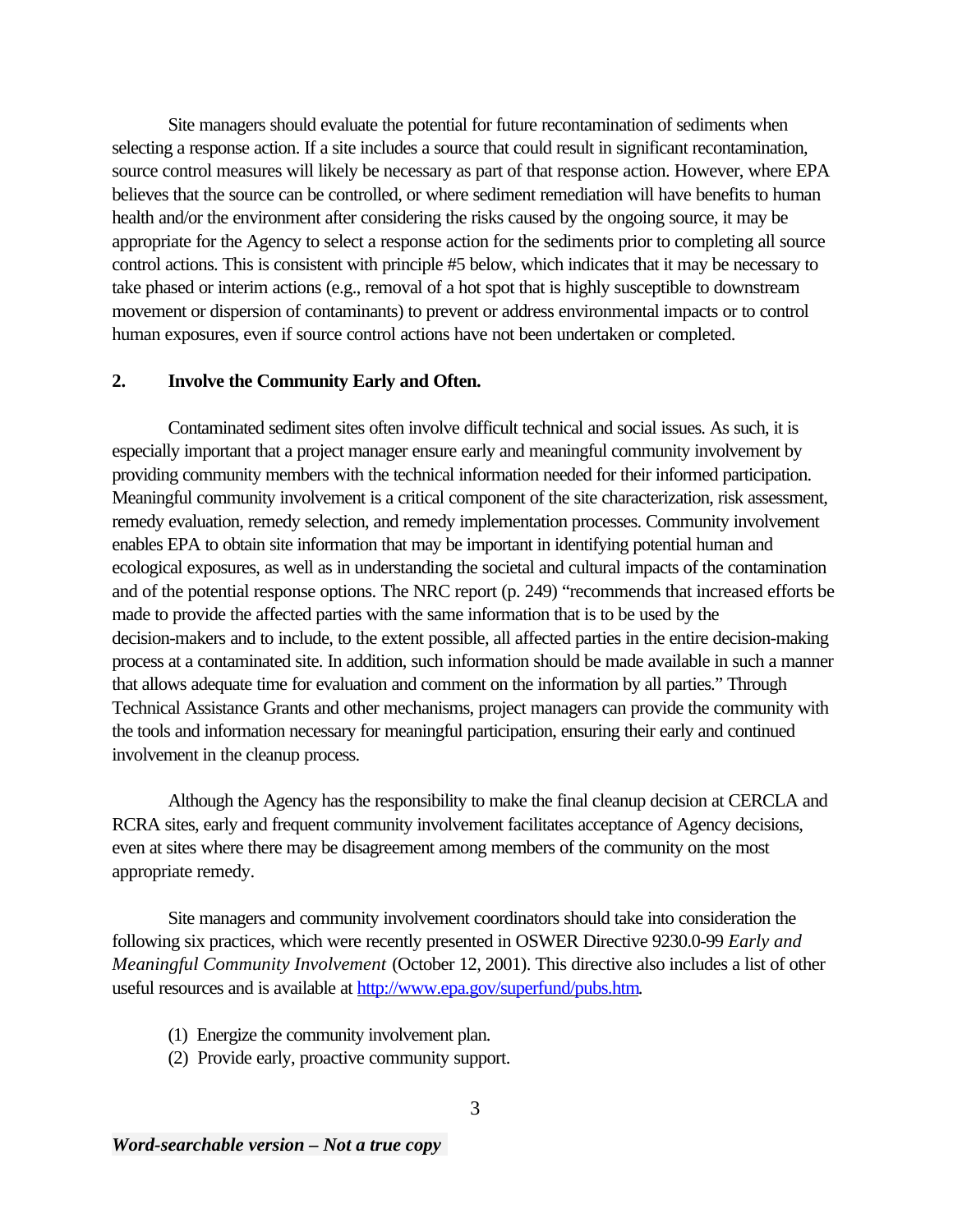(3) Get the community more involved in the risk assessment.

(4) Seek early community input on the scope of the remedial investigation/feasibility study (RI/FS).

- (5) Encourage community involvement in identification of future land use.
- (6) Do more to involve communities during removals.

# **3. Coordinate with States, Local Governments, Tribes, and Natural Resource Trustees.**

Site managers should communicate and coordinate early with states, local governments, tribes, and all Natural Resource Trustees. By doing so, they will help ensure that the most relevant information is considered in designing site studies, and that state, local, tribal, and trustee viewpoints are considered in the remedy selection process. For sites that include waterbodies where TMDLs are being or have been developed, it is especially important to coordinate site investigations and monitoring or modeling studies with the state and with EPA's water program. In addition, sharing information early with all interested parties often leads to quicker and more efficient protection of human health and the environment through a coordinated cleanup approach.

Superfund's statutory mandate is to ensure that response actions will be protective of human health and the environment. EPA recognizes, however, that in addition to EPA's response action(s), restoration activities by the Natural Resource Trustees may be needed. It is important that Superfund site managers and the Trustees coordinate both the EPA investigations of risk and the Trustee investigations of resource injuries in order to most efficiently use federal and state resources and to avoid duplicative efforts.

Additional information on coordinating with Trustees may be found in OSWER Directive 9200.4-22A *CERCLA Coordination with Natural Resource Trustees* (July 1997), in the 1992 ECO Update *The Role of Natural Resource Trustees in the Superfund Process*  [http://www.epa.gov/superfund/programs/risk/tooleco.htm\)](http://www.epa.gov/superfund/programs/risk/tooleco.htm), and in the 1999 OSWER Directive 9285.7-28P *Ecological Risk Assessment and Risk Management Principles for Superfund Sites*  (also available at the above web site). Additional information on coordinating with states and tribes can be found in OSWER Directive 9375.3-03P *The Plan to Enhance the Role of States and Tribes in the Superfund Program* [\(http://www.epa.gov/superfund/states/strole/index.htm\).](http://www.epa.gov/superfund/states/strole/)

# **4. Develop and Refine a Conceptual Site Model that Considers Sediment Stability.**

A conceptual site model should identify all known and suspected sources of contamination, the types of contaminants and affected media, existing and potential exposure pathways, and the known or potential human and ecological receptors that may be threatened. This information is frequently summarized in pictorial or graphical form, backed up by site-specific data. The conceptual site model should be prepared early and used to guide site investigations and decision-making. However, it should be updated periodically whenever new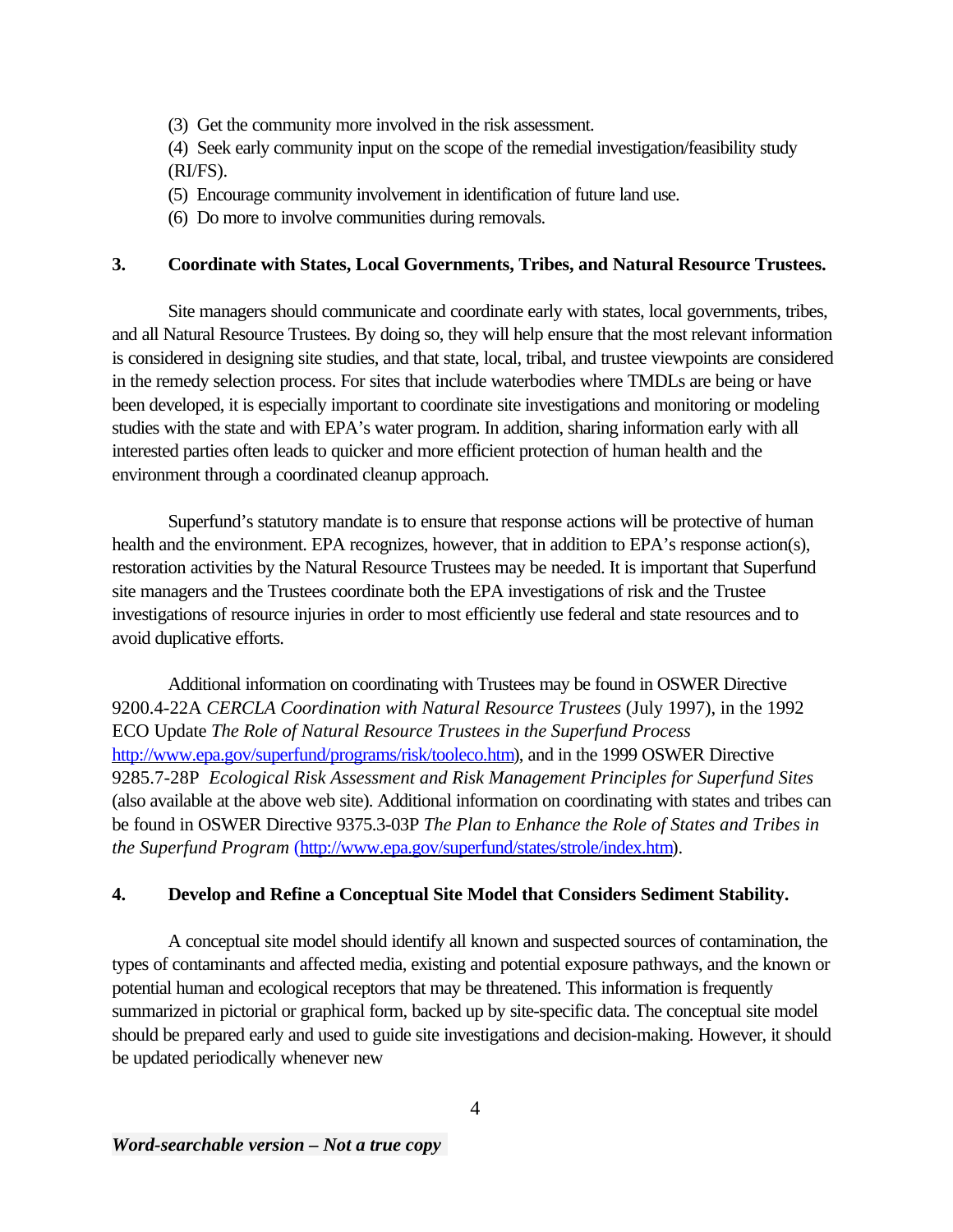information becomes available, and EPA's understanding of the site problems increases. In addition, it frequently can serve as the centerpiece for communication among all stakeholders.

A conceptual site model is especially important at sediment sites because the interrelationship of soil, surface and groundwater, sediment, and ecological and human receptors is often complex. In addition, sediments may be subject to erosion or transport by natural or man-made disturbances such as floods or engineering changes in a waterway. Because sediments may experience temporal, physical, and chemical changes, it is especially important to understand what contaminants are currently available to humans and wildlife, and whether this is likely to change in the future under various scenarios. The risk assessor and project manager, as well as other members of the site team, should communicate early and often to ensure that they share a common understanding of the site and the basis for the present and future risks. The May 1998 EPA *Guidelines for Ecological Risk Assessment* (Federal Register 63(93) 26846-26924, [http://www.epa.gov/superfund/programs/risk/tooleco.htm\)](http://www.epa.gov/superfund/programs/risk/tooleco.htm), the 1997 Superfund Guidance *Ecological Risk Assessment Guidance for Superfund: Process for Designing and Conducting Ecologicql Risk Assessments* (EPA 540-R-97-006, also available at the above web site), and the 1989 *Risk Assessment Guidance for Superfund (RAGS)*, *Volume 1, Part A (EPA* 540-1-89-002, [http://www.epa.gov/superfund/programs/risk/ragsa\)](http://www.epa.gov/superfund/programs/risk/ragsa/) provide guidance on developing conceptual site models.

## **5. Use an Iterative Approach in a Risk-Based Framework.**

The NRC report (p. 52) recommends the use of a risk-based framework based on the one developed by the Presidential/Congressional Commission on Risk Assessment and Risk Management (PCCRARM, 1997, *Framework for Environmental Health Risk Management,* Vol. 1, as cited by NRC 2001). However, as recognized by the NRC (p. 60): "The framework is intended to supplement, not supplant, the CERCLA remedial process mandated by law for Superfund sites."

Although there is no universally accepted, well-defined risk-based framework or strategy for remedy evaluation at sediment sites, there is wide-spread agreement that risk assessment should play a critical role in evaluating options for sediment remediation. The Superfund program uses a flexible, risk-based framework as part of the CERCLA and NCP process to adequately characterize ecological and human health site risks. The guidances used by the RCRA Corrective Action program [\(http://www.epa.gov/correctiveaction/resource/guidance\)](http://www.epa.gov/correctiveaction/resource/guidance/) also recommend a flexible risk-based approach to selecting response actions appropriate for the site.

EPA encourages the use of an iterative approach, especially at complex contaminated sediment sites. As used here, an iterative approach is defined broadly to include approaches which incorporate testing of hypotheses and conclusions and foster re-evaluation of site assumptions as new information is gathered. For example, an iterative approach might include pilot testing to determine the effectiveness of various remedial technologies at a site. As noted in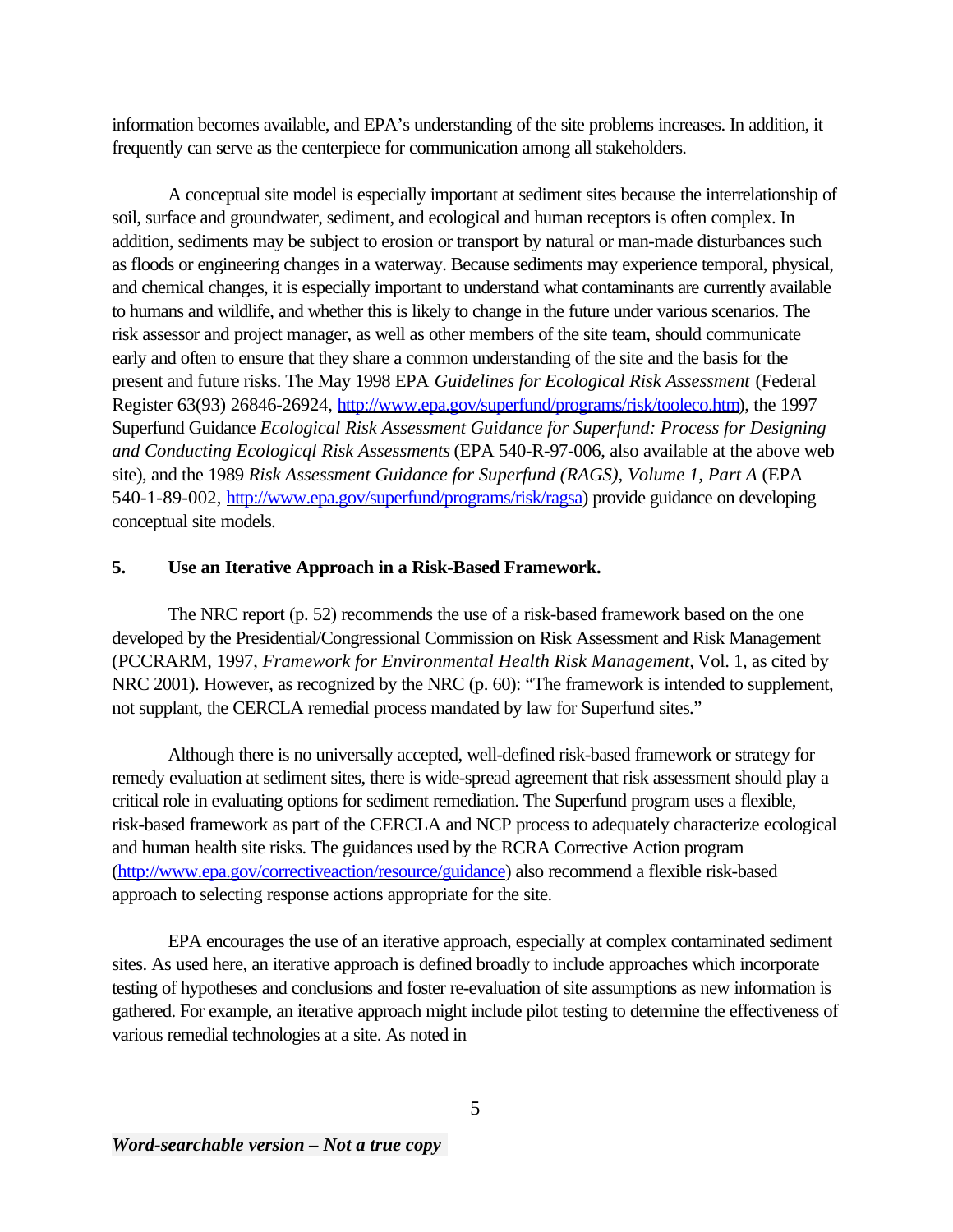the NRC report (p. 66): "Each iteration might provide additional certainty and information to support further risk-management decisions, or it might require a course correction."

An iterative approach may also inoorporate the use of phased, early, or interim actions. At complex sediment sites, site managers should consider the benefits of phasing the remediation. At some sites, an early action may be needed to quickly reduce risks or to control the ongoing spread of contamination. In some cases, it may be appropriate to take an interim action to control a source, or remove or cap a hot spot, followed by a period of monitoring in order to evaluate the effectiveness of these interim actions before addressing less contaminated areas.

The NRC report makes an important point when it notes (p. 256): "The committee cautions that the use of the framework or other risk-management approach should not be used to delay a decision at a site if sufficient information is available to make an informed decision. Particularly in situations in which there are immediate risks to human health or the ecosystem, waiting until more information is gathered might result in more harm than making a preliminary decision in the absence of a complete set of information. The committee emphasizes that a 'wait-and-see' or 'do-nothing' approach might result in additional or different risks at a site."

# **6. Carefully Evaluate the Assumptions and Uncertainties Associated with Site Characterization Data and Site Models.**

The uncertainties and limitations of site characterization data, and qualitative or quantitative models (e.g., hydrodynamic, sediment stability, contaminant fate and transport, or food-chain models) used to extrapolate site data to future conditions should be carefully evaluated and described. Due to the complex nature of many large sediment sites, a quantitative model is often used to help estimate and understand the current and future risks at the site and to predict the efficacy of various remedial alternatives. The amount of site-specific data required and the complexity of models used to support site decisions should depend on the complexity of the site and the significance of the decision (e.g., level of risk, response cost, community interest). All new models and the calibration of models at large or complex sites should be peerreviewed consistent with the Agency's peer review process as described in its Peer Review Handbook (EPA 100-B-00-001, http://www.epa.gov/ORD/spe/2peerrev.htm).

Site managers should clearly describe the basis for all models used and their uncertainties when using the predicted results to make a site decision. As recognized by the NRC report (p. 65), however, "Management decisions must be made, even when information is imperfect. There are uncertainties associated with every decision that need to be weighed, evaluated, and communicated to affected parties. Imperfect knowledge must not become an excuse for not making a decision."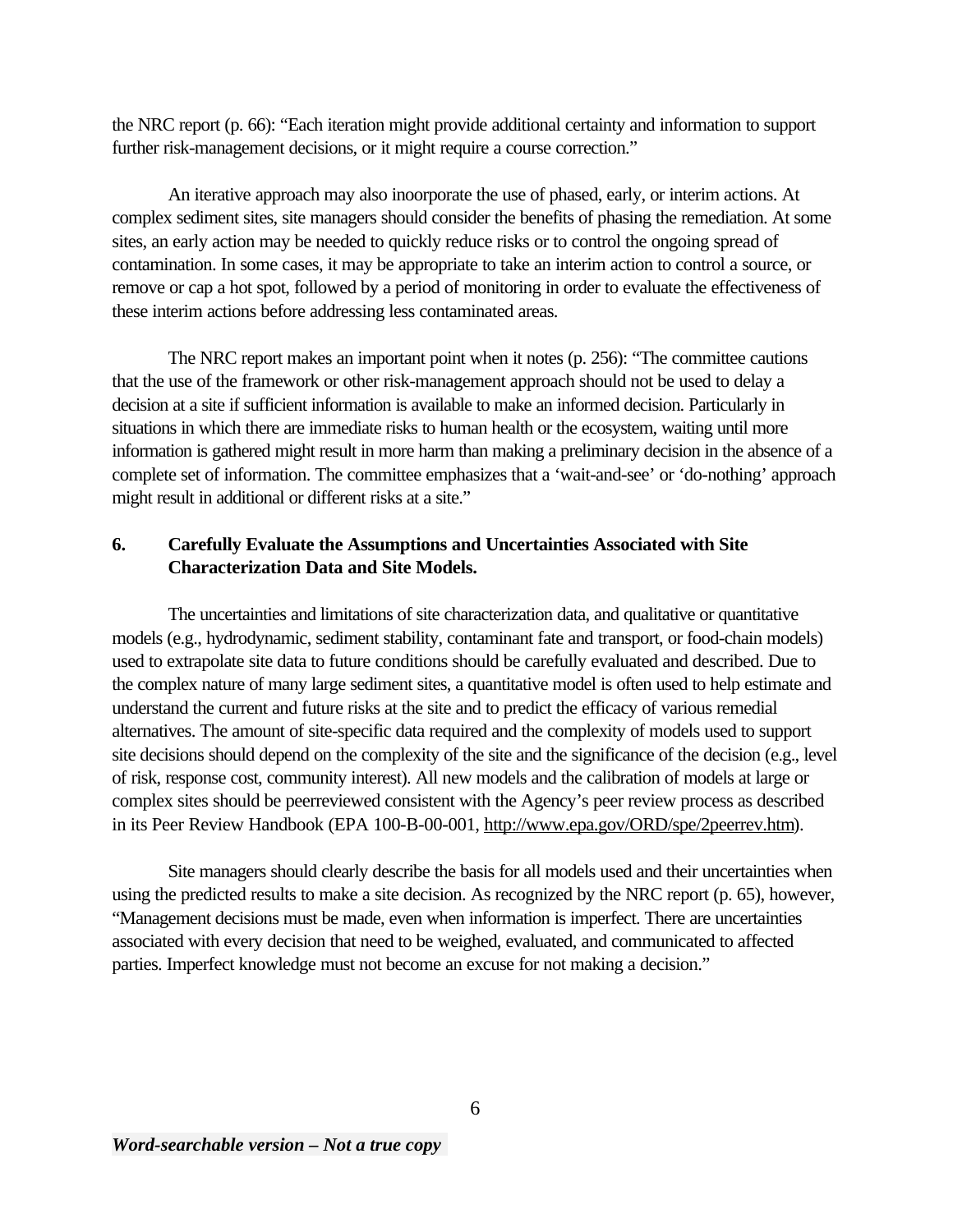# **7. Select Site-specific, Project-specific, and Sediment-specific Risk Management Approaches that will Achieve Risk-based Goals.**

EPA's policy has been and continues to be that there is no presumptive remedy for any contaminated sediment site, regardless of the contaminant or level of risk. This is consistent with the NRC report's statement (p. 243) that "There is no presumption of a preferred or default risk management option that is applicable to all PCB-contaminated-sediment sites." At Superfund sites, for example, the most appropriate remedy should be chosen after considering site-specific data and the NCP's nine remedy selection criteria. All remedies that may potentially meet the removal or remedial action objectives (e.g., dredging or excavation, in-situ capping, in-situ treatment, monitored natural recovery) should be evaluated prior to selecting the remedy. This evaluation should be conducted on a comparable basis, considering all components of the remedies, the temporal and spatial aspects of the sites, and the overall risk reduction potentially achieved under each option.

At many sites, a combination of options will be the most effective way to manage the risk. For example, at some sites, the most appropriate remedy may be to dredge high concentrations of persistent and bioaccumulative contaminants such as PCBs or DDT, to cap areas where dredging is not practicable or cost-effective, and then to allow natural recovery processes to achieve further recovery in net depositional areas that are less contaminated.

# **8. Ensure that Sediment Cleanup Levels are Clearly Tied to Risk Management Goals.**

Sediment cleanup levels have often been used as surrogates for actual remediation goals (e.g., fish tissue concentrations or other measurable indicators of exposure relating to levels of acceptable risk). While it is generally more practical to use measures such as contaminant concentrations in sediment to identify areas to be rdmediated, other measures should be used to ensure that human health and/or ecological risk reduction goals are being met. Such measures may include direct measurements of indigenous fish tissue concentrations, estimates of wildlife reproduction, benthic macroinvertebrate indices, or other "effects endpoints" as identified in the baseline risk assessment.

As noted in the NRC report (p. 123), "The use of measured concentrations of PCBs in fish is suggested as the most relevant means of measuring exposures of receptors to PCBs in contaminated sediments." For other contaminants, other measures may be more appropriate. For many sites, achieving remediation goals, especially for bioaccumulative contaminants in biota, may take many years. Site monitoring data and new scientific information should be considered in future reviews of the site (e.g., the Superfund five-year review) to ensure that the remedy remains protective of human health and the environment.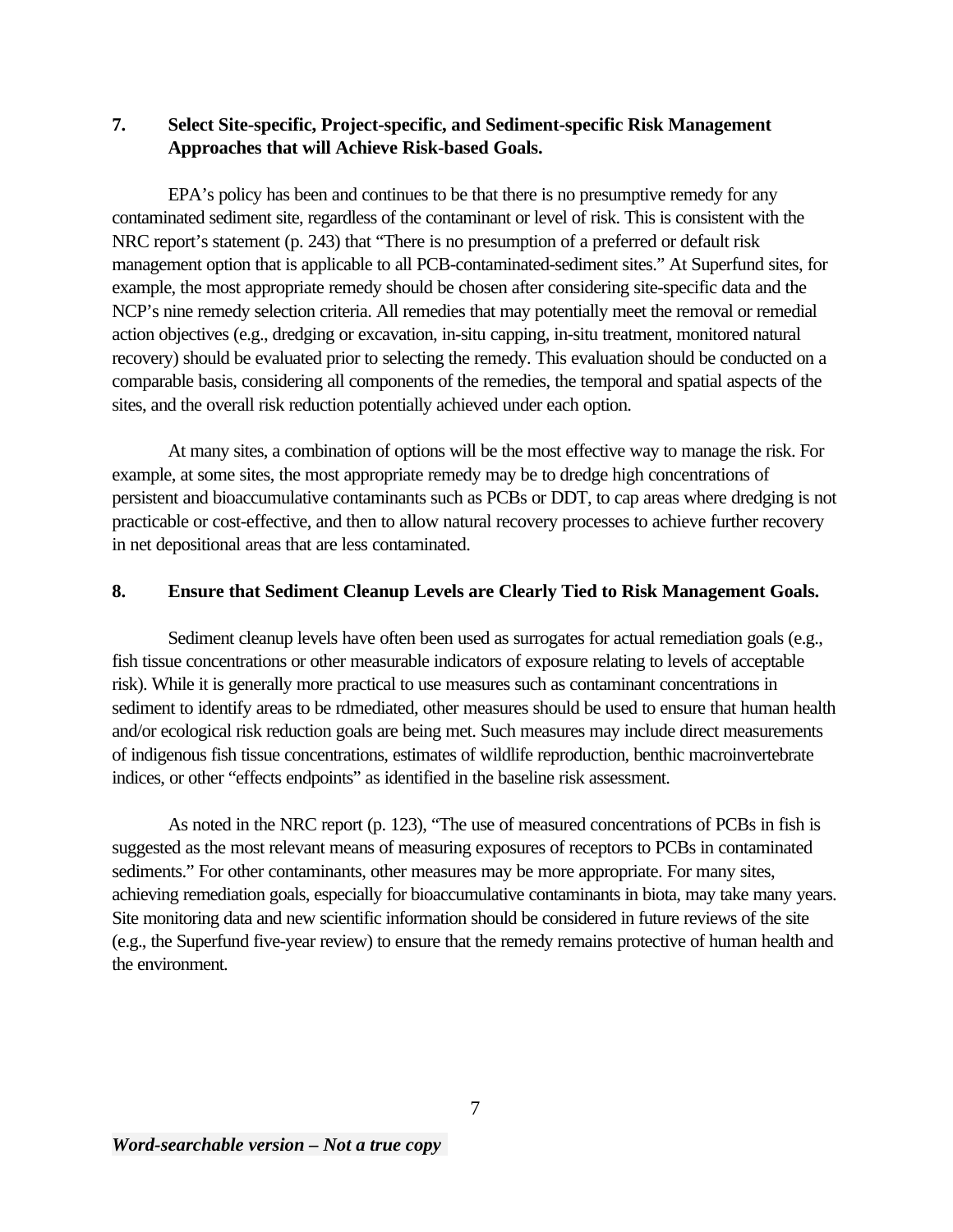### **9. Maximize the Effectiveness of Institutional Controls and Recognize their Limitations.**

Institutional controls, such as fish consumption advisories and waterway use restrictions, are often used as a component of remedial decisions at sediment sites to limit human exposures and to prevent further spreading of contamination until remedial action objectives are met. While these controls can be an important component of a sediment remedy, site managers should recognize that they may not be very effective in eliminating or significantly reducing all exposures. If fish consumption advisories are relied upon to limit human exposures, it is very important to have public education programs in place. For other types of institutional controls, other types of compliance assistance programs may also be needed (e.g., state/local government coordination). Site managers should also recognize that institutional controls seldom limit ecological exposures. If monitoring data or other site information indicates that institutional controls are not effective, additional actions may be necessary.

# **10. Design Remedies to Minimize Short-term Risks while Achieving Long-term Protection.**

The NRC report notes (p. 53) that: "Any decision regarding the specific choice of a risk management strategy for a contaminated sediment site must be based on careful consideration of the advantages and disadvantages of available options and a balancing of the various risks, costs, and benefits associated with each option." Sediment cleanups should be designed to minimize short-term impacts to the extent practicable, even though some increases in short-term risk may be necessary in order to achieve a long-lasting solution that is protective. For example, the longterm benefits of removing or capping sediments containing persistent and bioaccumulative contaminants often outweigh the additional short-term impacts on the already-affected biota.

In addition to considering the impacts of each alternative on human health and ecological risks, the short-term and long-term impacts of each alternative on societal and cultural practices should be identified and considered, as appropriate. For example, these impacts might include effects on recreational uses of the waterbody, road traffic, noise and air pollution, commercial fishing, or disruption of way of life for tribes. At some sites, a comparative analysis of impacts such as these may be useful in order to fully assess and balance the tradeoffs associated with each alternative.

# **11. Monitor During and After Sediment Remediation to Assess and Document Remedy Effectiveness.**

A physical, chemical, and/or biological monitoring program should be established for sediment sites in order to determine if short-term and long-term health and ecological risks are being adequately mitigated at the site and to evaluate how well all remedial action objectives are being met. Monitoring should normally be conducted during remedy implementation and as long as necessary thereafter to ensure that all sediment risks have been adequately managed. Baseline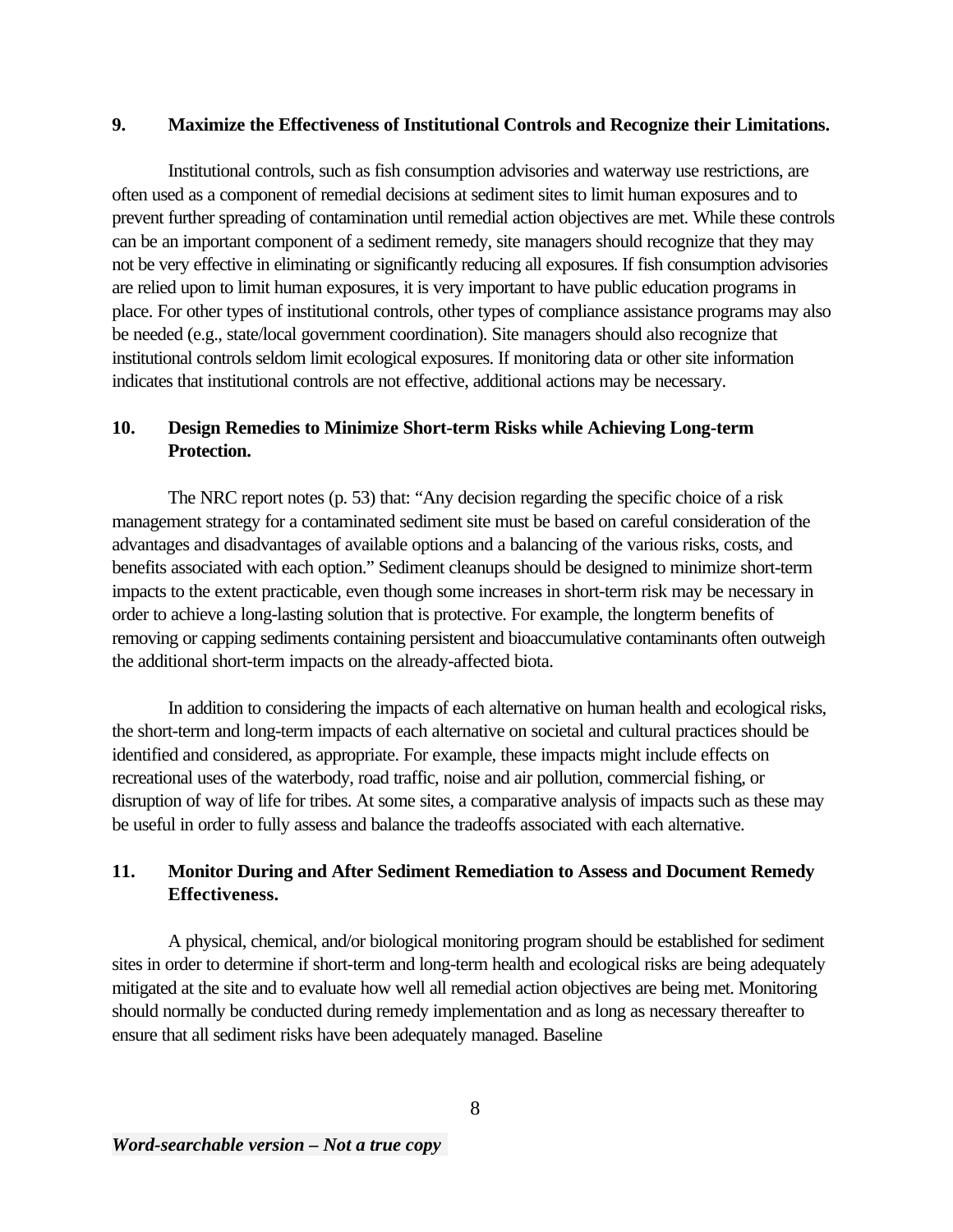data needed for interpretation of the monitoring data should be collected during the remedial investigation.

Depending on the risk management approach selected, monitoring should be conducted during implementation in order to determine whether the action meets design requirements and sediment cleanup levels, and to assess the nature and extent of any short-term impacts of remedy implementation. This information can also be used to modify construction activities to assure that remediation is proceeding in a safe and effective manner. Long-term monitoring of indicators such as contaminant concentration reductions in fish tissue should be designed to determine the success of a remedy in meeting broader remedial action objectives. Monitoring is generally needed to verify the continued long-term effectiveness of any remedy in protecting human health and the environment and, at some sites, to verify the continuing performance and structural integrity of barriers to contaminant transport.

## **IV. IMPLEMENTATION**

EPA RPMs, OSCs, and RCRA Corrective Action project managers should immediately begin to use this guidance at all sites where the risks from contaminated sediment are being investigated. EPA expects that Federal facility responses conducted under CERCLA or RCRA will also be consistent with this directive. This consultation process does not apply to Time-Critical or emergency removal actions or to sites with only sediment-like materials in wastewater lagoons, tanks, storage or containment facilities, or drainage ditches.

#### **Consultation Process for CERCLA Sites**

To help ensure that Regional site managers appropriately consider these principles before site-specific risk management decisions are made, this directive establishes a two-tiered consultation procedure that will apply to most contaminated sediment sites. The consultation process applies to all proposed or listed NPL sites where EPA will sign or concur on the ROD, all Non-Time-Critical removal actions where EPA will sign or concur on the Action Memorandum, and all "NPL-equivalent" sites where there is or will be an EPA-enforceable agreement in place.

#### Tier 1 Process

Where the sediment action(s) for the entire site will address more than 10,000 cubic yards or five acres of contaminated sediment, Superfund RPMs and OSCs should consult with their appropriate Office of Emergency and Remedial Response (OERR) Regional Coordinator at least 30 days before issuing for public comment a Proposed Plan for a remedial action or an Engineering Evaluation/Cost Analysis (EE/CA) for a Non-Time-Critical removal action.

This consultation entails the submission of the draft proposed plan or draft EE/CA, a written discussion of how the above 11 principles were considered, and basic site information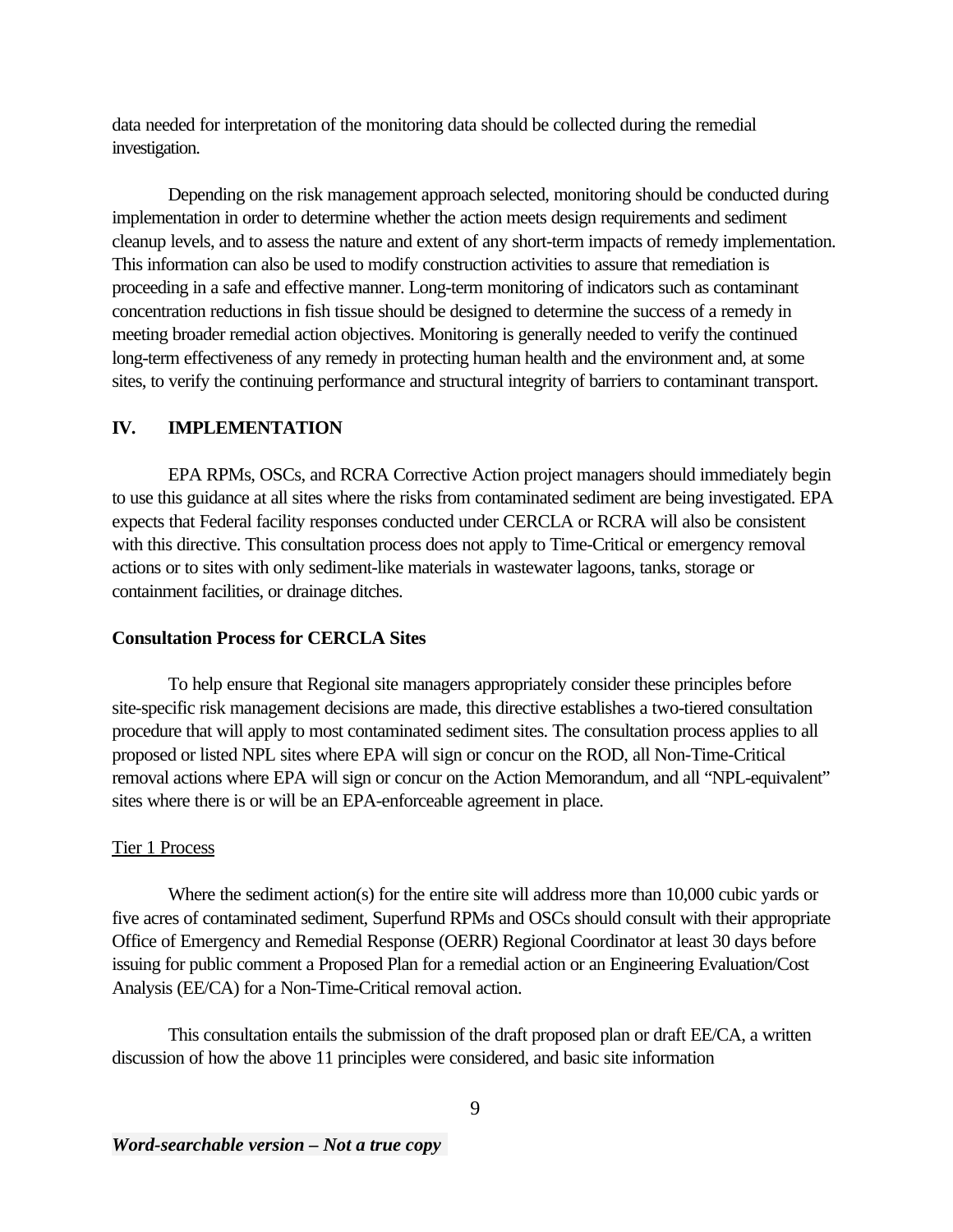that will assist OERR in tracking significant sediment sites. If the project manager has not received a response from OERR within two weeks, he or she may assume no further information is needed at this time. EPA believes that this process will help promote nationally consistent approaches to evaluate, select and implement protective, scientifically sound, and cost-effective remedies.

#### Tier 2 Process

This directive also establishes a new technical advisory group (Contaminated Sediments Technical Advisory Group-CSTAG) that will monitor the progress of and provide advice regarding a small number of large, complex, or controversial contaminated sediment Superfund sites. The group will be comprised of ten Regional staff and approximately five staff from OSWER, OW, and ORD. For most sites, the group will meet with the site manager and the site team several times throughout the site investigation, response selection, and action implementation processes. For new NPL sites, the group will normally meet within one year after proposed listing. It is anticipated that for most sites, the group will meet annually until the ROD is signed and thereafter as needed until all remedial action objectives have been met. The specific areas of assistance or specific documents to be reviewed will be decided by the group on a case-by-case basis in consultation with the site team. For selected sites with an on-going RI/FS or EE/CA, the group will be briefed by the site manager some time in 2002 or 2003. Reviews at sites with remedies also subject to National Remedy Review Board (NRRB) review will be coordinated with the NRRB in order to eliminate the need for a separate sediment group review at this stage in the process.

## **Consultation Process for RCRA Corrective Action Facilities**

Generally, for EPA-lead RCRA Corrective Action facilities where a sediment response action is planned, a two-tiered consultation process will also be used. Where the sediment action(s) for the entire site will address more than 10,000 cubic yards or five acres of contaminated sediment, project managers should consult with the Office of Solid Waste's Corrective Action Branch at least 30 days before issuing a proposed action for public comment. This consultation entails the submission of a written discussion of how the above 11 principles were considered, and basic site information that will assist OSW in tracking significant sediment sites.

If the project manager has not received a response from OSW within two weeks, he or she may assume no further information is needed. States are also encouraged to follow these procedures. For particularly large, complex, or controversial sites, OSW will likely call on the technical advisory group discussed above.

EPA also recommends that both state and EPA project managers working on sediment contamination associated with Corrective Action facilities consult with their colleagues in both RCRA and Superfund to promote consistent and effective cleanups. EPA believes this